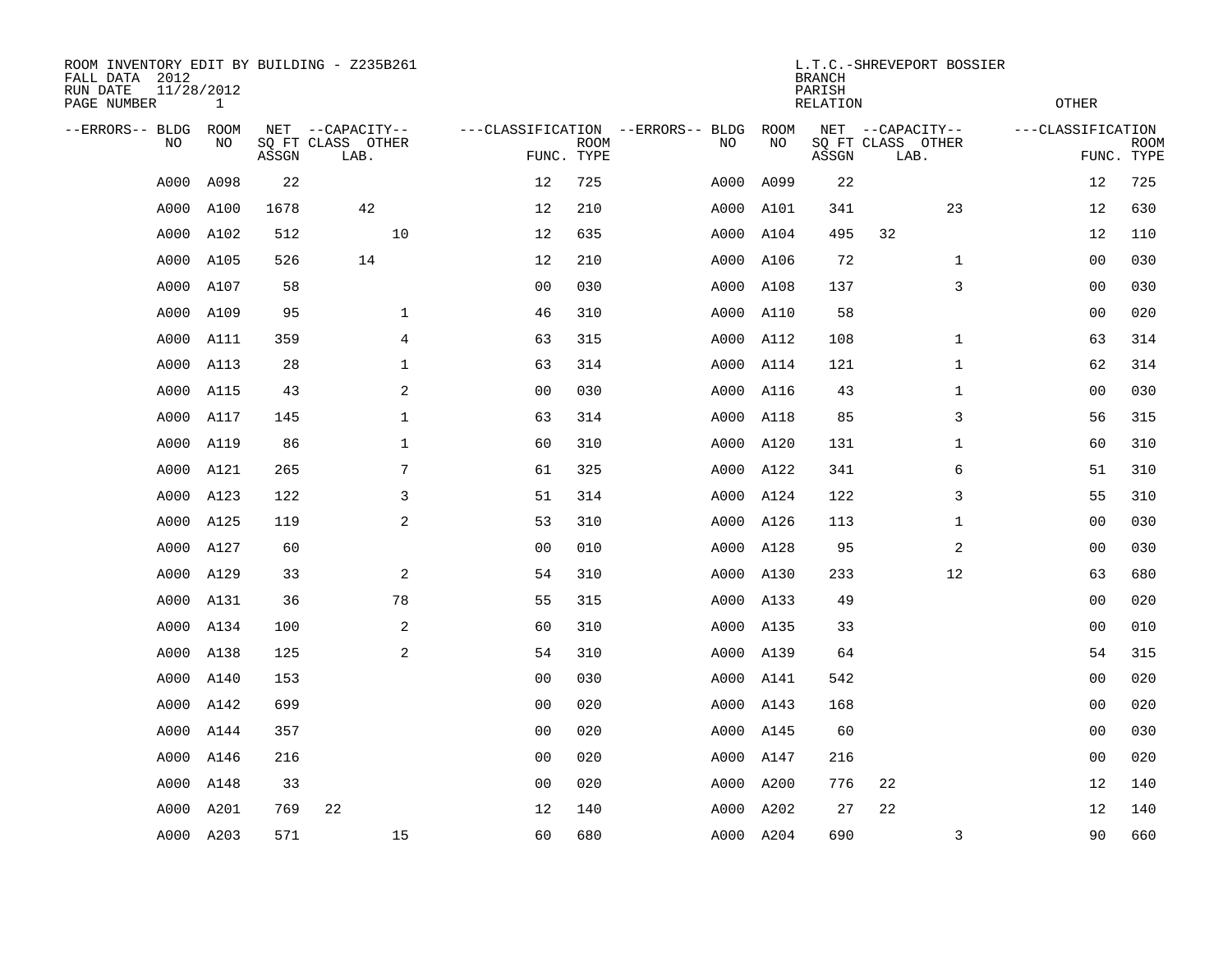| ROOM INVENTORY EDIT BY BUILDING - Z235B261<br>FALL DATA 2012<br>RUN DATE<br>PAGE NUMBER | 11/28/2012<br>2 |       |    |                           |                                        |                    |   |           |             | <b>BRANCH</b><br>PARISH<br><b>RELATION</b>             |                               | L.T.C.-SHREVEPORT BOSSIER                                                 | <b>OTHER</b>                                |                           |
|-----------------------------------------------------------------------------------------|-----------------|-------|----|---------------------------|----------------------------------------|--------------------|---|-----------|-------------|--------------------------------------------------------|-------------------------------|---------------------------------------------------------------------------|---------------------------------------------|---------------------------|
| --ERRORS-- BLDG ROOM                                                                    |                 |       |    | NET --CAPACITY--          | ---CLASSIFICATION --ERRORS-- BLDG ROOM |                    |   |           |             |                                                        | NET --CAPACITY--              |                                                                           | ---CLASSIFICATION                           |                           |
| NO                                                                                      | NO              | ASSGN |    | SQ FT CLASS OTHER<br>LAB. |                                        | ROOM<br>FUNC. TYPE |   | NO        | NO          | ASSGN                                                  | SQ FT CLASS OTHER<br>LAB.     |                                                                           |                                             | <b>ROOM</b><br>FUNC. TYPE |
| A000                                                                                    | A205            | 499   |    | 15                        | 12                                     | 210                |   | A000      | A206        | 192                                                    |                               | 3                                                                         | 46                                          | 310                       |
| A000                                                                                    | A207            | 451   |    | 14                        | 12                                     | 210                |   | A000      | A208        | 511                                                    |                               | 15                                                                        | 12                                          | 210                       |
| A000                                                                                    | A209            | 1149  |    | 22                        | 12                                     | 220                |   | A000 A210 |             | 117                                                    |                               | 3                                                                         | 46                                          | 310                       |
| A000                                                                                    | A211            | 784   | 33 |                           | 12                                     | 110                |   | A000 A212 |             | 196                                                    |                               | 3                                                                         | 60                                          | 315                       |
| A000                                                                                    | A213            | 781   | 37 |                           | 12                                     | 110                |   | A000 A214 |             | 95                                                     |                               | 2                                                                         | 46                                          | 310                       |
|                                                                                         | A000 A215       | 554   |    |                           | 0 <sub>0</sub>                         | 020                |   | A000 A216 |             | 460                                                    |                               |                                                                           | 00                                          | 020                       |
| A000                                                                                    | A217            | 140   |    |                           | 00                                     | 030                |   | A000 A218 |             | 181                                                    |                               | 4                                                                         | 0 <sub>0</sub>                              | 030                       |
| A000                                                                                    | A219            | 93    |    | 3                         | 00                                     | 030                |   | A000 A220 |             | 476                                                    |                               |                                                                           | 00                                          | 020                       |
| A000                                                                                    | A221            | 531   |    |                           | 00                                     | 020                |   | A000 A222 |             | 95                                                     |                               | 2                                                                         | 46                                          | 310                       |
| A000                                                                                    | A223            | 1000  |    |                           | 0 <sub>0</sub>                         | 020                |   | A000 A224 |             | 953                                                    |                               |                                                                           | 0 <sub>0</sub>                              | 020                       |
| A000                                                                                    | A225            | 95    |    |                           | 0 <sub>0</sub>                         | 020                |   | A000 A246 |             | 216                                                    |                               |                                                                           | 00                                          | 020                       |
|                                                                                         | A000 A247       | 216   |    |                           | 0 <sub>0</sub>                         | 020                |   | A000 A248 |             | 76<br>TOTAL NUMBER CLASSROOMS<br>TOTAL NUMBER LABS 210 | TOTAL NUMBER SPECIAL LABS 220 | TOTAL NET ASSIGN SQ. FT. IN ROOM FILE<br>TOTAL NUMBER COMPUTER CLASSROOMS | 00<br>14,017<br>3<br>3<br>5<br>$\mathbf{1}$ | 020                       |
| B000                                                                                    | <b>B001</b>     | 572   |    |                           | 0 <sub>0</sub>                         | 030                | 9 | B000 B101 |             | 33                                                     | 22                            |                                                                           | 12                                          | 110                       |
| <b>B000</b>                                                                             | B102            | 383   | 22 |                           | 12                                     | 110                |   | B000 B103 |             | 297                                                    | 20                            |                                                                           | 12                                          | 110                       |
| <b>B000</b><br>9                                                                        | <b>B104</b>     | 33    | 18 |                           | 12                                     | 110                |   | B000      | <b>B105</b> | 56                                                     |                               | $\mathbf{1}$                                                              | 0 <sub>0</sub>                              | 030                       |
| <b>B000</b>                                                                             | <b>B106</b>     | 94    |    | 2                         | 0 <sub>0</sub>                         | 030                |   | B000 B107 |             | 107                                                    |                               | 2                                                                         | 0 <sub>0</sub>                              | 030                       |
| <b>B000</b>                                                                             | <b>B108</b>     | 70    |    | 2                         | 0 <sub>0</sub>                         | 030                |   | B000 B109 |             | 343                                                    |                               |                                                                           | 0 <sub>0</sub>                              | 020                       |
|                                                                                         | B000 B110       | 343   |    |                           | 0 <sub>0</sub>                         | 020                |   |           |             | TOTAL NUMBER CLASSROOMS<br>TOTAL NUMBER LABS 210       | TOTAL NUMBER SPECIAL LABS 220 | TOTAL NET ASSIGN SQ. FT. IN ROOM FILE<br>TOTAL NUMBER COMPUTER CLASSROOMS | 746<br>4                                    |                           |
| C000                                                                                    | C001            | 1279  |    | 10                        | 12                                     | 210                |   | C000 C101 |             | 78                                                     | 13                            |                                                                           | 12                                          | 110                       |
| C000                                                                                    | C102            | 274   | 13 |                           | 12                                     | 110                | 9 | C000 C103 |             | 33                                                     | 25                            |                                                                           | 12                                          | 110                       |
| 9                                                                                       | C000 C104       | 33    | 22 |                           | 12                                     | 110                |   | C000 C105 |             | 56                                                     |                               | $\mathbf{1}$                                                              | 0 <sub>0</sub>                              | 030                       |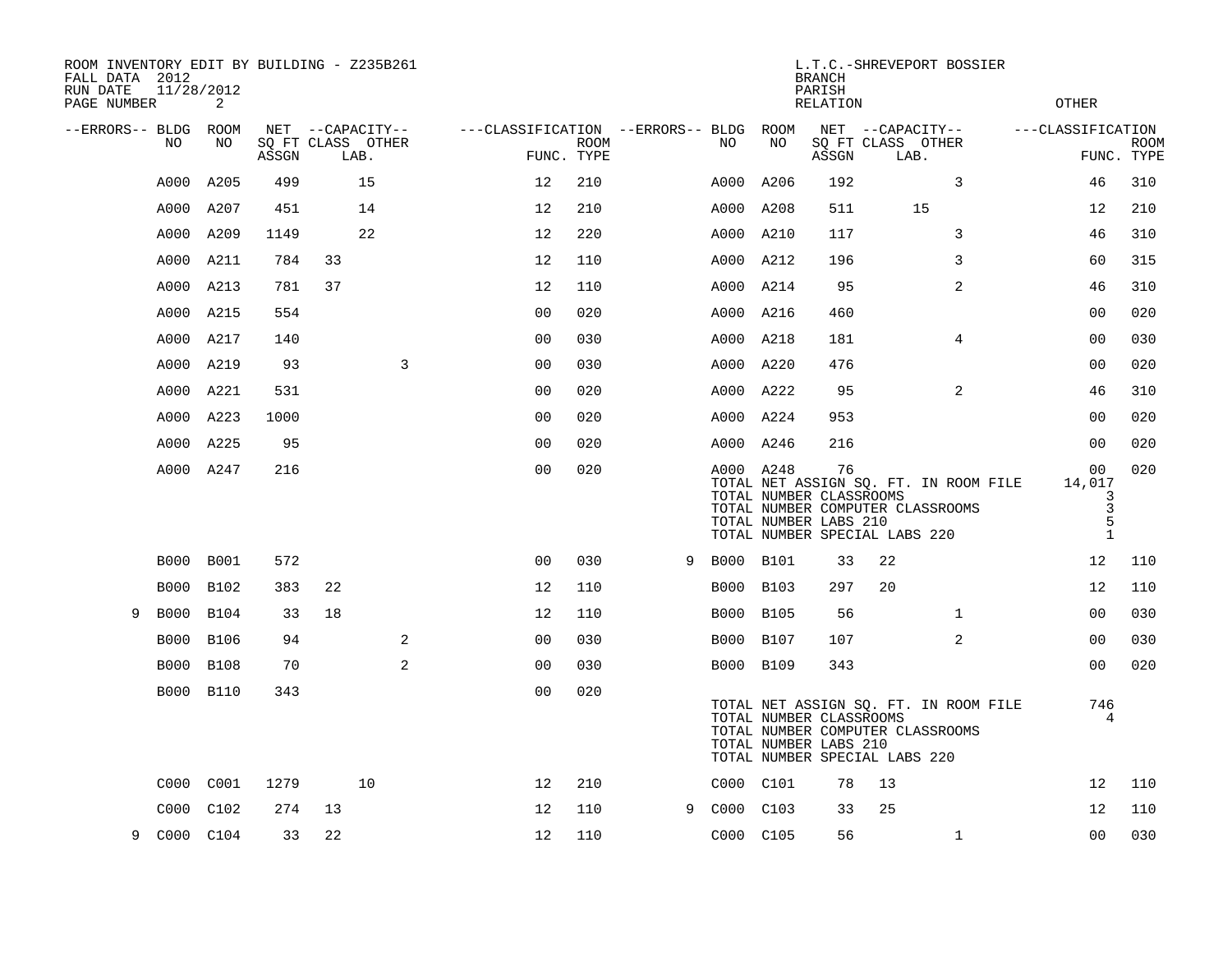| ROOM INVENTORY EDIT BY BUILDING - Z235B261<br>FALL DATA 2012 |            |           |       |    |                           |   |                                        |             |   |           |                                                        | <b>BRANCH</b>      |    | L.T.C.-SHREVEPORT BOSSIER             |                   |                           |
|--------------------------------------------------------------|------------|-----------|-------|----|---------------------------|---|----------------------------------------|-------------|---|-----------|--------------------------------------------------------|--------------------|----|---------------------------------------|-------------------|---------------------------|
| RUN DATE<br>PAGE NUMBER                                      | 11/28/2012 | 3         |       |    |                           |   |                                        |             |   |           |                                                        | PARISH<br>RELATION |    |                                       | <b>OTHER</b>      |                           |
| --ERRORS-- BLDG ROOM                                         |            |           |       |    | NET --CAPACITY--          |   | ---CLASSIFICATION --ERRORS-- BLDG ROOM |             |   |           |                                                        |                    |    | NET --CAPACITY--                      | ---CLASSIFICATION |                           |
|                                                              | NO         | NO        | ASSGN |    | SQ FT CLASS OTHER<br>LAB. |   | FUNC. TYPE                             | <b>ROOM</b> |   | NO        | NO                                                     | ASSGN              |    | SQ FT CLASS OTHER<br>LAB.             |                   | <b>ROOM</b><br>FUNC. TYPE |
|                                                              | C000       | C106      | 94    |    |                           | 2 | 0 <sub>0</sub>                         | 030         |   | C000      | C107                                                   | 107                |    | 2                                     | 0 <sub>0</sub>    | 030                       |
|                                                              | C000       | C108      | 70    |    |                           | 2 | 0 <sub>0</sub>                         | 030         |   | C000 C109 |                                                        | 343                |    |                                       | 00                | 020                       |
|                                                              |            | C000 C110 | 343   |    |                           |   | 0 <sub>0</sub>                         | 020         |   |           |                                                        |                    |    |                                       |                   |                           |
|                                                              |            |           |       |    |                           |   |                                        |             |   |           | TOTAL NUMBER CLASSROOMS                                |                    |    | TOTAL NET ASSIGN SQ. FT. IN ROOM FILE | 1,697<br>4        |                           |
|                                                              |            |           |       |    |                           |   |                                        |             |   |           | TOTAL NUMBER LABS 210<br>TOTAL NUMBER SPECIAL LABS 220 |                    |    | TOTAL NUMBER COMPUTER CLASSROOMS      | $\mathbf{1}$      |                           |
|                                                              |            | D000 D001 | 720   |    |                           |   | 12                                     | 730         |   | D000 D100 |                                                        | 870                | 19 |                                       | 12                | 110                       |
|                                                              | D000       | D101      | 906   | 30 |                           |   | 12                                     | 110         |   | D000      | D102                                                   | 1040               | 43 |                                       | 12                | 110                       |
|                                                              | D000       | D103      | 910   | 25 |                           |   | 12                                     | 110         |   | D000      | D104                                                   | 138                |    |                                       | 0 <sub>0</sub>    | 010                       |
| 9                                                            | D000       | D105      | 67    | 25 |                           |   | 12                                     | 110         | 9 | D000      | D106                                                   | 67                 | 25 |                                       | 12                | 110                       |
|                                                              | D000       | D107      | 130   | 16 |                           |   | 12                                     | 110         |   | D000      | D108                                                   | 4845               |    | 45                                    | 12                | 210                       |
| 9                                                            | D000       | D109      | 176   |    | 35                        |   | 12                                     | 210         | 9 | D000      | D111                                                   | 170                |    | 45                                    | 12                | 210                       |
| 9                                                            | D000       | D112      | 72    |    | 30                        |   | 12                                     | 210         |   | D000 D114 |                                                        | 159                |    |                                       | 00                | 010                       |
|                                                              | D000       | D115      | 2034  |    |                           |   | 0 <sub>0</sub>                         | 020         |   | D000 D116 |                                                        | 201                |    | 3                                     | 0 <sub>0</sub>    | 030                       |
|                                                              |            | D000 D117 | 117   |    |                           | 3 | 0 <sub>0</sub>                         | 030         |   |           |                                                        |                    |    |                                       |                   |                           |
|                                                              |            |           |       |    |                           |   |                                        |             |   |           | TOTAL NUMBER CLASSROOMS                                |                    |    | TOTAL NET ASSIGN SQ. FT. IN ROOM FILE | 9,973<br>7        |                           |
|                                                              |            |           |       |    |                           |   |                                        |             |   |           | TOTAL NUMBER LABS 210<br>TOTAL NUMBER SPECIAL LABS 220 |                    |    | TOTAL NUMBER COMPUTER CLASSROOMS      | $\overline{4}$    |                           |
|                                                              | E000       | E100      | 1932  |    |                           |   | 0 <sub>0</sub>                         | 020         |   | E000 E101 |                                                        | 1880               |    |                                       | 0 <sub>0</sub>    | 020                       |
|                                                              | E000       | E102      | 1275  |    |                           |   | 0 <sub>0</sub>                         | 020         |   | E000 E103 |                                                        | 860                |    |                                       | 00                | 020                       |
|                                                              | E000       | E104      | 860   |    |                           |   | 00                                     | 020         |   | E000      | E105                                                   | 1016               |    |                                       | 0 <sub>0</sub>    | 020                       |
|                                                              | E000       | E106      | 739   |    |                           |   | 0 <sub>0</sub>                         | 020         |   | E000 E107 |                                                        | 649                |    |                                       | 0 <sub>0</sub>    | 020                       |
|                                                              | E000       | E108      | 93    |    |                           |   | 00                                     | 020         |   | E000      | E109                                                   | 117                |    | 2                                     | 46                | 325                       |
|                                                              | E000       | E110      | 122   |    |                           | 2 | 46                                     | 310         |   | E000 E111 |                                                        | 124                |    | 2                                     | 46                | 310                       |
|                                                              | E000       | E112      | 124   |    |                           | 2 | 46                                     | 310         |   | E000      | E113                                                   | 383                |    | 4                                     | 46                | 315                       |
| 9                                                            | E000       | E114      | 124   | 49 |                           |   | 12                                     | 110         | 9 | E000 E115 |                                                        | 130                | 49 |                                       | 12                | 110                       |
| 9                                                            | E000       | E116      | 84    |    | 46                        |   | 12                                     | 210         |   | E000 E117 |                                                        | 928                |    |                                       | 00                | 030                       |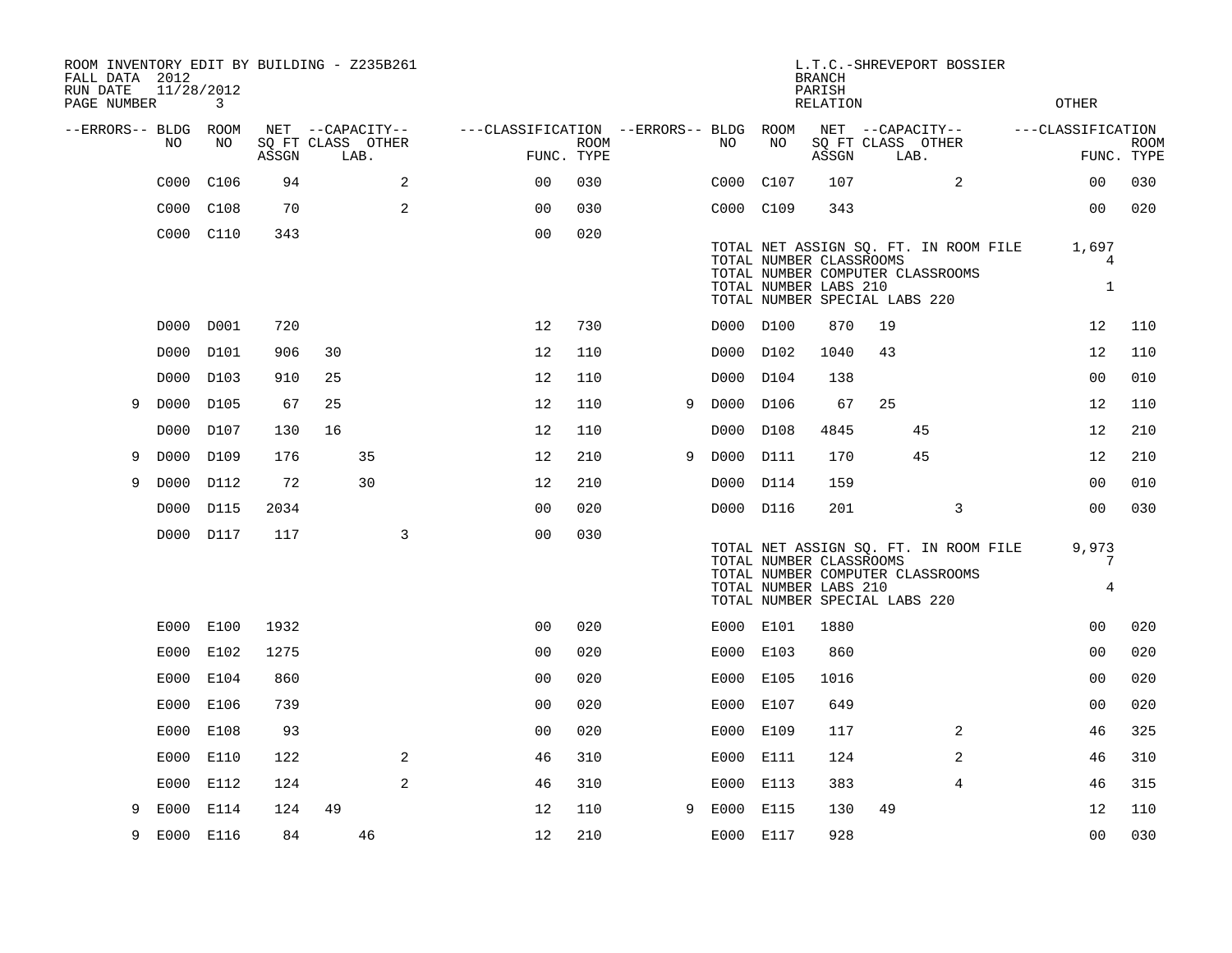| ROOM INVENTORY EDIT BY BUILDING - Z235B261<br>FALL DATA 2012<br>RUN DATE<br>PAGE NUMBER | 11/28/2012<br>4 |       |                                       |                |                                   |             |   |      |            | L.T.C.-SHREVEPORT BOSSIER<br><b>BRANCH</b><br>PARISH<br><b>RELATION</b> |     |                                       |                | <b>OTHER</b>      |             |
|-----------------------------------------------------------------------------------------|-----------------|-------|---------------------------------------|----------------|-----------------------------------|-------------|---|------|------------|-------------------------------------------------------------------------|-----|---------------------------------------|----------------|-------------------|-------------|
| --ERRORS-- BLDG<br>NO                                                                   | ROOM<br>NO      |       | NET --CAPACITY--<br>SQ FT CLASS OTHER |                | ---CLASSIFICATION --ERRORS-- BLDG | <b>ROOM</b> |   | NO   | ROOM<br>NO |                                                                         |     | NET --CAPACITY--<br>SQ FT CLASS OTHER |                | ---CLASSIFICATION | <b>ROOM</b> |
|                                                                                         |                 | ASSGN | LAB.                                  |                |                                   | FUNC. TYPE  |   |      |            | ASSGN                                                                   |     | LAB.                                  |                |                   | FUNC. TYPE  |
| E000                                                                                    | E118            | 621   | 35                                    |                | 12                                | 110         |   | E000 | E119       | 173                                                                     |     |                                       | $\overline{4}$ | 0 <sub>0</sub>    | 030         |
| E000                                                                                    | E120            | 99    |                                       | 3              | 0 <sub>0</sub>                    | 030         |   | E000 | E121       | 315                                                                     | 35  |                                       |                | 12                | 110         |
| E000                                                                                    | E122            | 338   |                                       |                | 0 <sub>0</sub>                    | 020         |   | E000 | E123       | 300                                                                     | 48  |                                       |                | 12                | 110         |
| E000                                                                                    | E124            | 987   | 34                                    |                | 12                                | 110         |   |      | E000 E125  | 494                                                                     | 20  |                                       |                | 12                | 110         |
| E000                                                                                    | E126            | 494   | 34                                    |                | 12                                | 110         | 9 | E000 | E127       | 60                                                                      |     | 35                                    |                | 12                | 210         |
| E000                                                                                    | E128            | 495   |                                       |                | 0 <sub>0</sub>                    | 030         |   |      | E000 E129  | 260                                                                     |     |                                       |                | 00                | 030         |
| E000                                                                                    | E130            | 267   | 23                                    |                | 12                                | 210         |   | E000 | E131       | 558                                                                     |     |                                       |                | 00                | 020         |
| E000                                                                                    | E132            | 152   |                                       | 3              | 51                                | 310         |   |      | E000 E133  | 155                                                                     |     |                                       | 3              | 52                | 660         |
| E000                                                                                    | E135            | 143   |                                       | 2              | 00                                | 030         |   | E000 | E136       | 92                                                                      |     |                                       |                | 0 <sub>0</sub>    | 010         |
| E000                                                                                    | E137            | 143   |                                       | 2              | 0 <sub>0</sub>                    | 030         |   |      | E000 E138  | 166                                                                     |     |                                       | 4              | 00                | 030         |
| E000                                                                                    | E139            | 171   |                                       | $\overline{4}$ | 0 <sub>0</sub>                    | 030         |   | E000 | E140       | 35                                                                      |     |                                       |                | 0 <sub>0</sub>    | 010         |
| E000                                                                                    | E141            | 2154  | 150                                   |                | 65                                | 610         |   |      | E000 E142  | 522                                                                     | 13  |                                       |                | 12                | 110         |
| E000                                                                                    | E143            | 562   |                                       | 15             | 65                                | 615         |   | E000 | E144       | 739                                                                     | 33  |                                       |                | 12                | 110         |
| E000                                                                                    | E145            | 714   |                                       | 65             | 65                                | 610         |   |      | E000 E146  | 714                                                                     |     | 65                                    |                | 65                | 610         |
| E000                                                                                    | E147            | 739   | 49                                    |                | 12                                | 110         |   | E000 | E148       | 581                                                                     | 35  |                                       |                | 12                | 110         |
| E000                                                                                    | E149            | 503   | 35                                    |                | 12                                | 110         |   | E000 | E150       | 680                                                                     | 150 |                                       |                | 15                | 110         |
| E000                                                                                    | E151            | 128   |                                       | 3              | 0 <sub>0</sub>                    | 030         |   | E000 | E152       | 153                                                                     |     |                                       | 3              | 00                | 030         |
| E000                                                                                    | E153            | 128   |                                       | 3              | 0 <sub>0</sub>                    | 030         |   | E000 | E154       | 144                                                                     |     |                                       | 3              | 00                | 030         |
| E000                                                                                    | E155            | 2881  | 20                                    |                | 12                                | 210         | 9 | E000 | E156       | 88                                                                      | 25  |                                       |                | 12                | 110         |
| E000                                                                                    | E157            | 449   |                                       | 72             | 12                                | 630         | 9 | E000 | E158       | 60                                                                      |     | 34                                    |                | 12                | 210         |
| E000                                                                                    | E159            | 33    |                                       |                | 0 <sub>0</sub>                    | 020         |   | E000 | E160       | 15                                                                      |     |                                       |                | 0 <sub>0</sub>    | 010         |
| E000                                                                                    | E161            | 94    |                                       | $\mathbf{1}$   | 0 <sub>0</sub>                    | 030         |   | E000 | E162       | 95                                                                      |     |                                       | $\mathbf{1}$   | 00                | 030         |
| E000                                                                                    | E163            | 69    |                                       |                | 12                                | 731         |   | E000 | E164       | 15                                                                      |     |                                       |                | 0 <sub>0</sub>    | 010         |
| E000<br>9                                                                               | E165            | 46    | 33                                    |                | 12                                | 210         |   | E000 | E166       | 216                                                                     |     |                                       | 4              | 12                | 310         |
| E000<br>9                                                                               | E167            | 46    | 30                                    |                | 12                                | 110         |   | E000 | E168       | 150                                                                     |     |                                       | 3              | 12                | 731         |
| E000                                                                                    | E169            | 220   | 20                                    |                | 12                                | 220         | 9 |      | E000 E170  | 184                                                                     |     | 37                                    |                | 12                | 210         |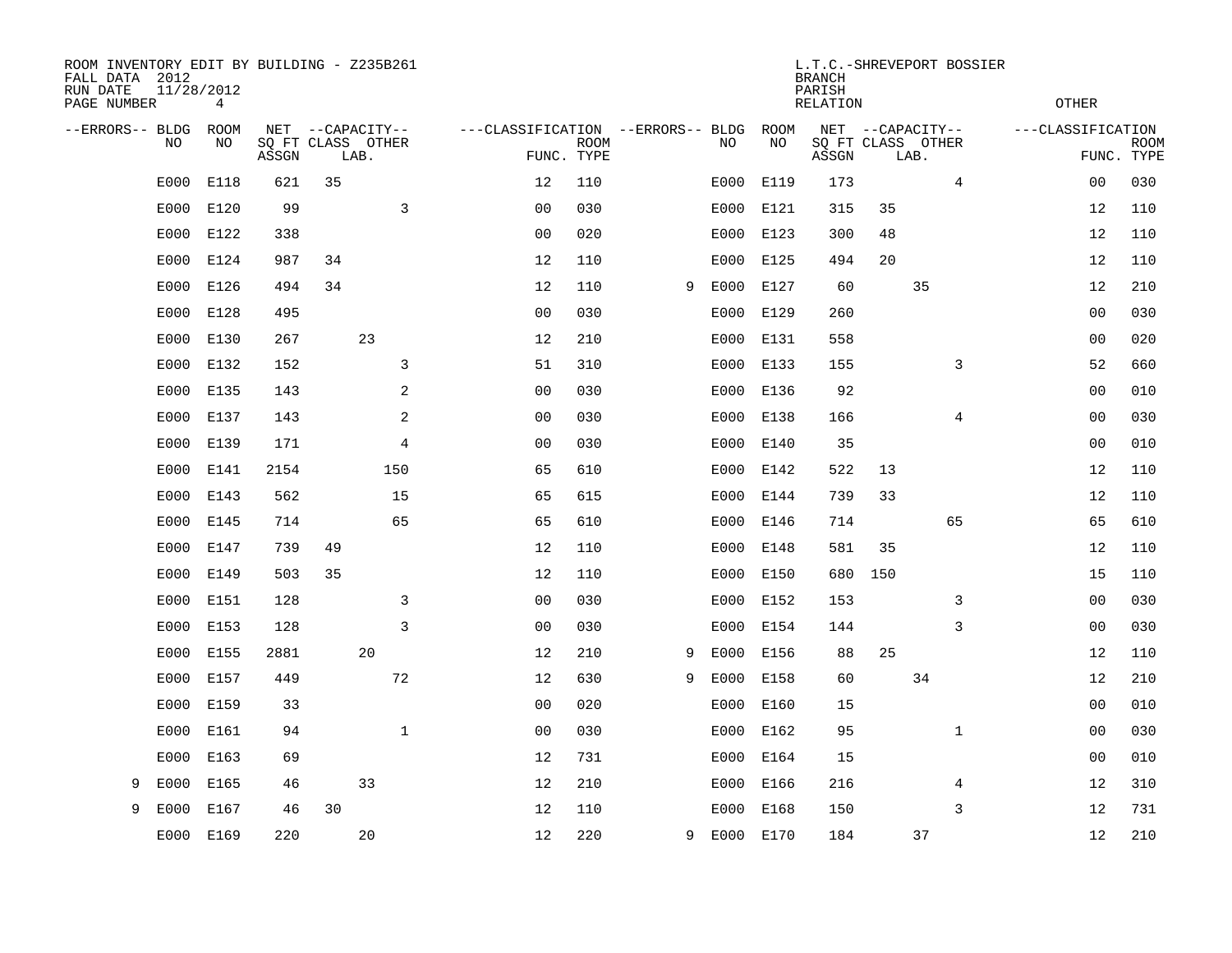| ROOM INVENTORY EDIT BY BUILDING - Z235B261<br>FALL DATA 2012<br>RUN DATE | 11/28/2012 |       |                           |                                        |                    |   |           |                                                  | <b>BRANCH</b><br>PARISH |                               | L.T.C.-SHREVEPORT BOSSIER                                                 |                                   |                           |
|--------------------------------------------------------------------------|------------|-------|---------------------------|----------------------------------------|--------------------|---|-----------|--------------------------------------------------|-------------------------|-------------------------------|---------------------------------------------------------------------------|-----------------------------------|---------------------------|
| PAGE NUMBER                                                              | 5          |       |                           |                                        |                    |   |           |                                                  | <b>RELATION</b>         |                               |                                                                           | <b>OTHER</b>                      |                           |
| --ERRORS-- BLDG ROOM                                                     |            |       | NET --CAPACITY--          | ---CLASSIFICATION --ERRORS-- BLDG ROOM |                    |   |           |                                                  |                         |                               | NET --CAPACITY--                                                          | ---CLASSIFICATION                 |                           |
| NO.                                                                      | NO         | ASSGN | SO FT CLASS OTHER<br>LAB. |                                        | ROOM<br>FUNC. TYPE |   | NO        | NO                                               | ASSGN                   | SQ FT CLASS OTHER<br>LAB.     |                                                                           |                                   | <b>ROOM</b><br>FUNC. TYPE |
| E000                                                                     | E171       | 1293  |                           | 72                                     | 730                |   | E000 E172 |                                                  | 470                     |                               |                                                                           | 72                                | 730                       |
|                                                                          | E000 E173  | 740   |                           | 72                                     | 730                |   |           | TOTAL NUMBER CLASSROOMS<br>TOTAL NUMBER LABS 210 |                         | TOTAL NUMBER SPECIAL LABS 220 | TOTAL NET ASSIGN SQ. FT. IN ROOM FILE<br>TOTAL NUMBER COMPUTER CLASSROOMS | 19,873<br>16<br>7<br>$\mathbf{1}$ |                           |
|                                                                          | F000 F100  | 453   |                           | 0 <sub>0</sub>                         | 020                |   | F000 F101 |                                                  | 2021                    |                               |                                                                           | 00                                | 020                       |
|                                                                          | F000 F102  | 140   |                           | 0 <sub>0</sub>                         | 020                |   | F000 F103 |                                                  | 140                     |                               |                                                                           | 00                                | 020                       |
|                                                                          | F000 F104  | 223   | 3                         | 0 <sub>0</sub>                         | 030                |   | F000 F105 |                                                  | 223                     |                               | 3                                                                         | 0 <sub>0</sub>                    | 030                       |
|                                                                          | F000 F106  | 230   |                           | 0 <sub>0</sub>                         | 030                |   | F000 F107 |                                                  | 138                     |                               |                                                                           | 12                                | 115                       |
|                                                                          | F000 F108  | 583   | 31                        | 12                                     | 110                |   | F000 F109 |                                                  | 583                     | 20                            |                                                                           | 12                                | 110                       |
|                                                                          | F000 F110  | 731   | 20                        | 12                                     | 110                |   | F000 F111 |                                                  | 726                     | 25                            |                                                                           | 12                                | 110                       |
|                                                                          | F000 F112  | 731   | 30                        | 12                                     | 110                |   | F000 F113 |                                                  | 100                     |                               |                                                                           | 00                                | 010                       |
|                                                                          | F000 F114  | 100   | 2                         | 12                                     | 310                |   | F000 F115 |                                                  | 782                     | 30                            |                                                                           | 12                                | 110                       |
| F000                                                                     | F116       | 95    |                           | 0 <sub>0</sub>                         | 030                |   | F000 F117 |                                                  | 95                      |                               | 2                                                                         | 12                                | 310                       |
| 9                                                                        | F000 F118  | 500   | 100                       | 12                                     | 210                | 9 | F000 F119 |                                                  | 550                     |                               | 150                                                                       | 12                                | 210                       |
|                                                                          | F000 F120  | 170   |                           | 0 <sub>0</sub>                         | 030                |   |           | TOTAL NUMBER CLASSROOMS<br>TOTAL NUMBER LABS 210 |                         | TOTAL NUMBER SPECIAL LABS 220 | TOTAL NET ASSIGN SQ. FT. IN ROOM FILE<br>TOTAL NUMBER COMPUTER CLASSROOMS | 5,519<br>6<br>$\mathbf{2}$        |                           |
|                                                                          | G000 G100  | 433   |                           | 82                                     | 082                |   | G000 G101 |                                                  | 461                     |                               | 37                                                                        | 82                                | 082                       |
| G000                                                                     | G102       | 566   | 37                        | 82                                     | 082                |   | G000 G103 |                                                  | 54                      |                               |                                                                           | 82                                | 082                       |
| G000                                                                     | G104       | 58    |                           | 82                                     | 082                |   | G000 G105 |                                                  | 724                     |                               | 24                                                                        | 82                                | 082                       |
| G000                                                                     | G106       | 610   | 20                        | 82                                     | 082                |   | G000      | G107                                             | 35                      |                               |                                                                           | 82                                | 082                       |
| G000                                                                     | G108       | 125   |                           | 82                                     | 082                |   | G000 G109 |                                                  | 1795                    |                               | 35                                                                        | 82                                | 082                       |
| G000                                                                     | G111       | 87    |                           | 0 <sub>0</sub>                         | 030                |   | G000      | G112                                             | 540                     |                               | 36                                                                        | 82                                | 082                       |
| G000                                                                     | G113       | 40    |                           | 0 <sub>0</sub>                         | 030                |   | G000 G114 |                                                  | 75                      |                               | 2                                                                         | 12                                | 919                       |
|                                                                          | G000 G115  | 12    |                           | 82                                     | 082                |   | G000 G116 |                                                  | 539                     |                               |                                                                           | 63                                | 730                       |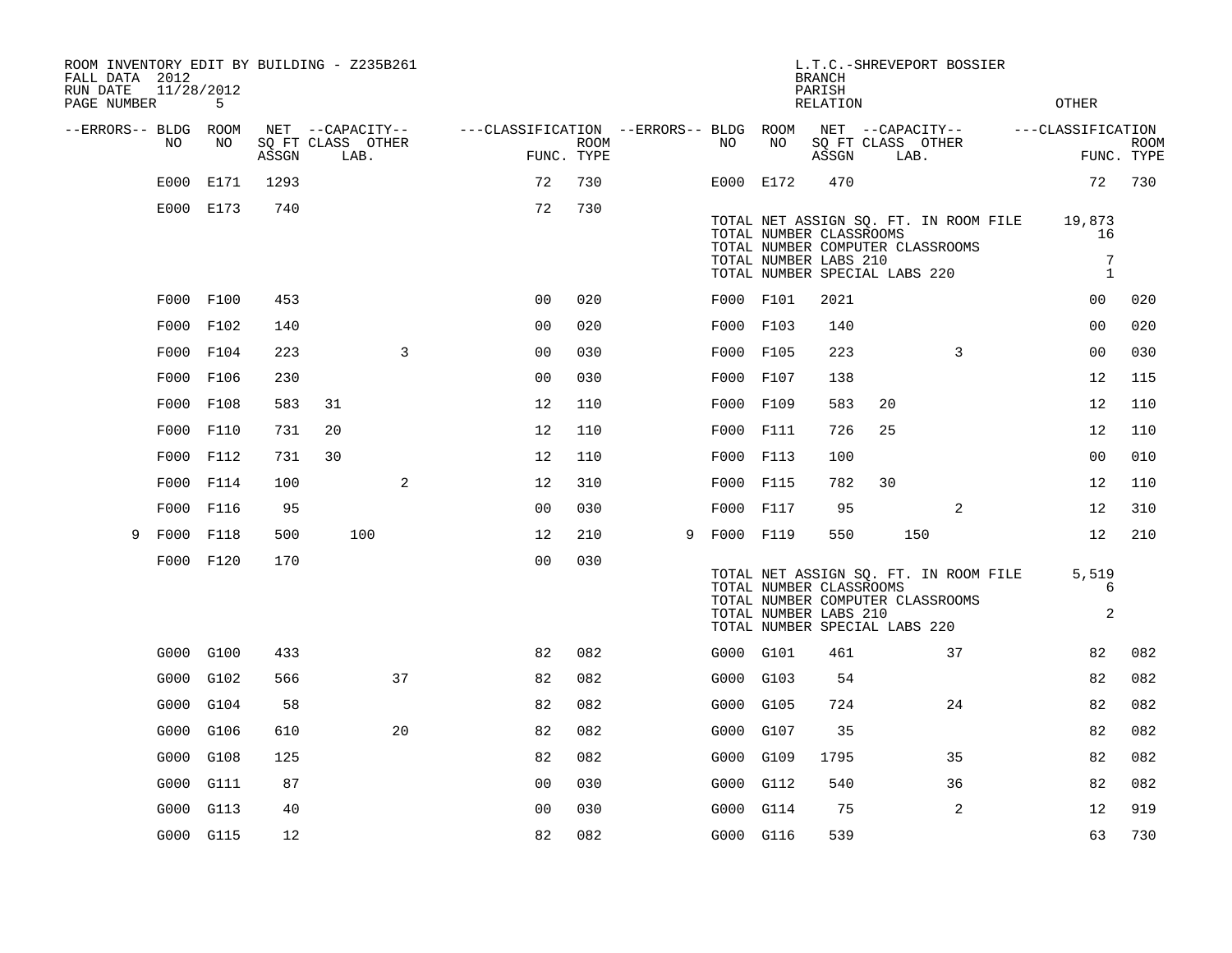| ROOM INVENTORY EDIT BY BUILDING - Z235B261<br>2012<br>FALL DATA<br>RUN DATE<br>PAGE NUMBER | 11/28/2012<br>6 |              |                                           |                                 | L.T.C.-SHREVEPORT BOSSIER<br><b>BRANCH</b><br>PARISH<br>RELATION |                        |                   |                                                  |                                                                           |                   |            | OTHER |  |
|--------------------------------------------------------------------------------------------|-----------------|--------------|-------------------------------------------|---------------------------------|------------------------------------------------------------------|------------------------|-------------------|--------------------------------------------------|---------------------------------------------------------------------------|-------------------|------------|-------|--|
| --ERRORS-- BLDG<br>NO                                                                      | ROOM<br>NO.     | NET<br>ASSGN | --CAPACITY--<br>SQ FT CLASS OTHER<br>LAB. | ---CLASSIFICATION<br>FUNC. TYPE | <b>ROOM</b>                                                      | --ERRORS-- BLDG<br>NO. | <b>ROOM</b><br>NO | NET<br>ASSGN                                     | --CAPACITY--<br>SO FT CLASS OTHER<br>LAB.                                 | ---CLASSIFICATION | FUNC. TYPE | ROOM  |  |
| G000                                                                                       | G117            | 80           |                                           | 82                              | 082                                                              |                        | G000 G118         | 80                                               |                                                                           |                   | 82         | 082   |  |
|                                                                                            | G000 G119       | 678          | 45                                        | 82                              | 082                                                              |                        | G000 G120         | 35                                               |                                                                           |                   | 45         | 919   |  |
| G000                                                                                       | G121            | 35           |                                           | 12                              | 919                                                              |                        | G000 G122         | 90                                               |                                                                           |                   | 82         | 082   |  |
| G000                                                                                       | G123            | 404          |                                           | 82                              | 082                                                              |                        |                   | TOTAL NUMBER CLASSROOMS<br>TOTAL NUMBER LABS 210 | TOTAL NET ASSIGN SQ. FT. IN ROOM FILE<br>TOTAL NUMBER COMPUTER CLASSROOMS |                   | 7,429      |       |  |

TOTAL NUMBER SPECIAL LABS 220